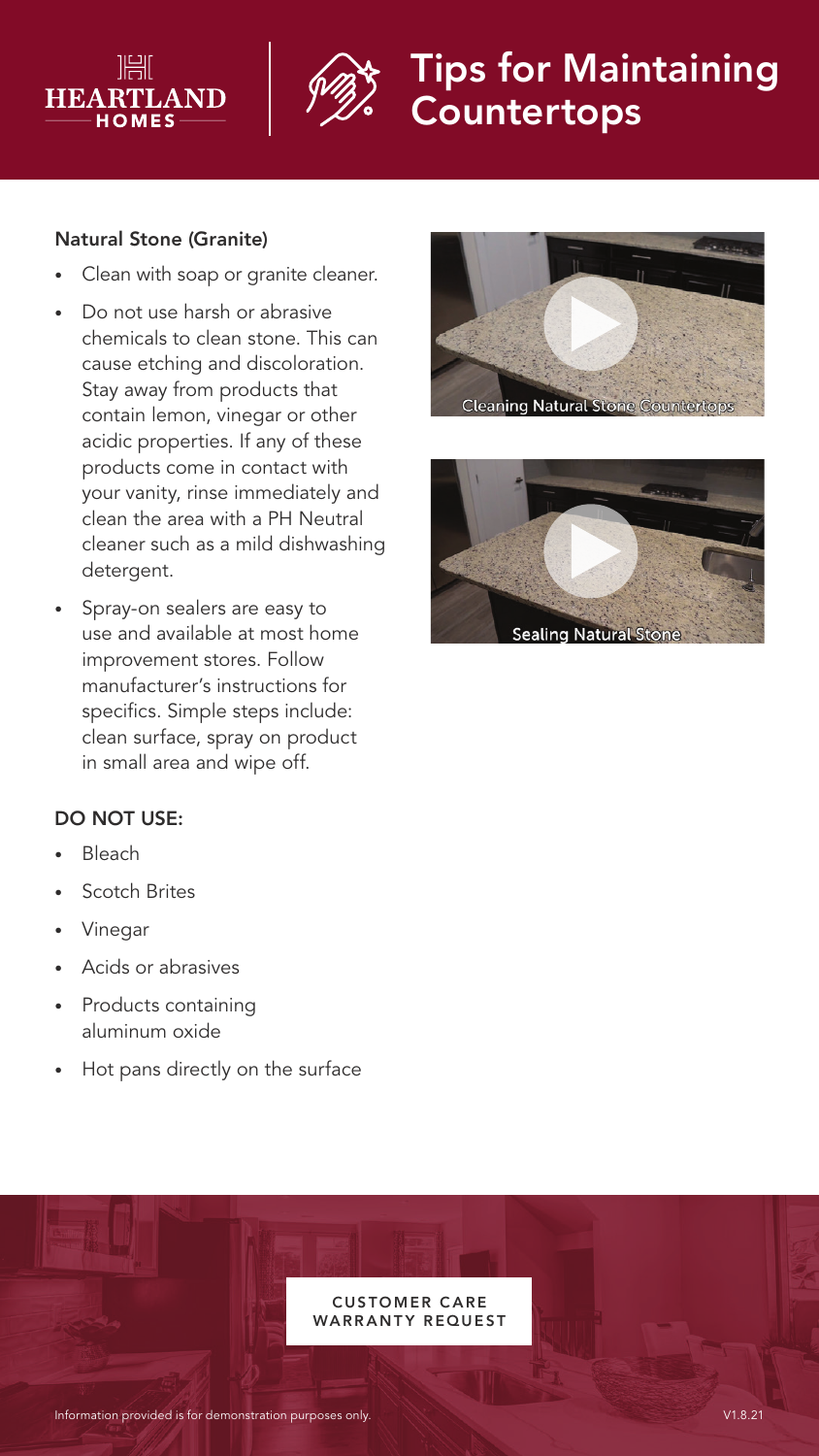## **Cleaning Quartz Countertops**

#### Quartz

- For every day cleaning, use a soft sponge or non-abrasive dishcloth with warm water (note: clean potentially staining substances immediately)
- For stubborn or greasy clean-ups, use a PH-neutral liquid cleaner or an ordinary dish washing liquid with warm water applied with a soft sponge or dishcloth
- There is no need to seal your quartz countertops (unlike natural stone products, like granite, that have porous surfaces)
- Always use a trivet or hot pad between your quartz and any heat generating device (including but not limited to crock pots, deep fryers, hot pots and pans or electric skillets)

## DO NOT USE:

- Abrasive sponges that contain aluminum oxide (the same abrasive in sand paper)
- Acids or abrasive cleaning products and tools. Avoid contact with drain cleaners, paint strippers, acetone or products containing Hydrofluoric acid, ammonia, methylene chloride, trichloroethylene or any product with a very high or very low PH
- Hot pots or pans directly on the surface

**CUSTOMER CARE** WARRANTY REQUEST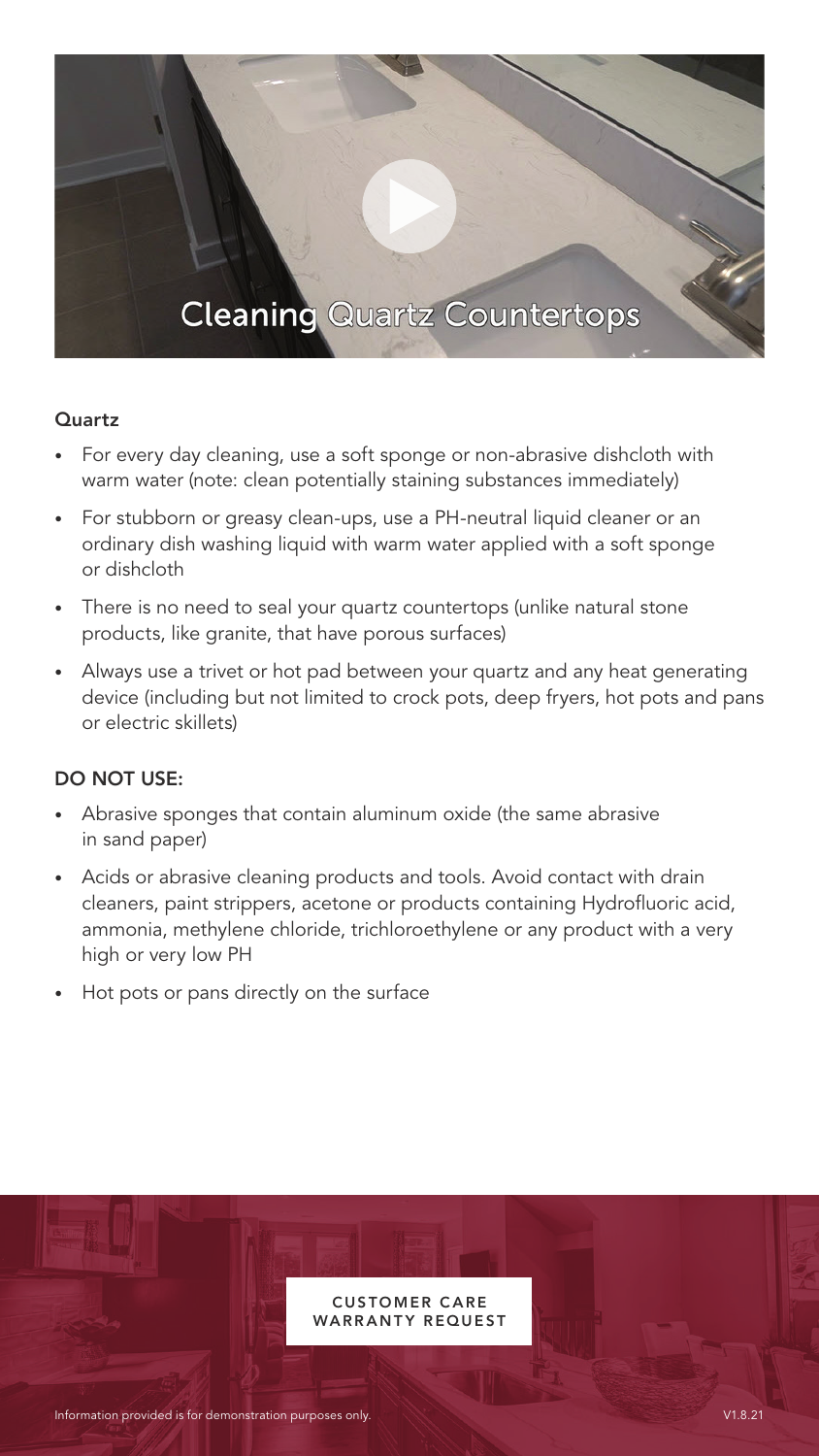#### Cultured Marble

- For every day cleaning, use a soft sponge or non-abrasive cloth with warm water (note: clean potentially staining substances immediately to prevent from seeping in)
- A mild soap, like ordinary dish washing liquid, can be used for more stubborn clean-ups with warm water and applied with a soft sponge or non-abrasive cloth

## DO NOT USE:

- Acidic or abrasive cleaners and tools
- Cleaners containing bleach or aluminum oxide can damage the finish